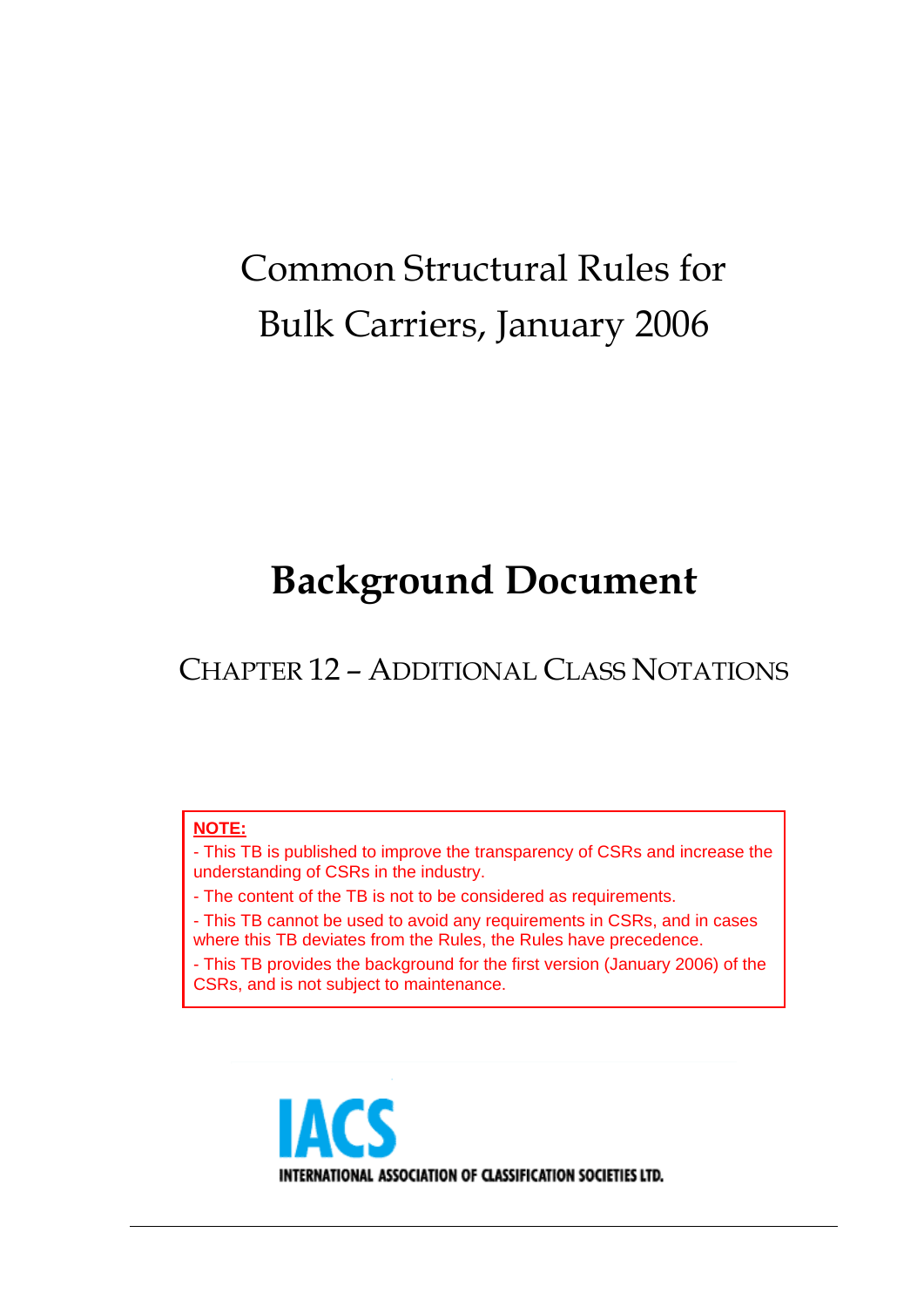#### **© IACS - the International Association of Classification Societies and the International Association of Classification Societies Limited**

All rights reserved.

Except as permitted under current English legislation no part of this work may be photocopied, stored in a retrieval system, published, performed in public, adapted, broadcast, transmitted, recorded or reproduced in any form or by means, without prior permission of the copyright owner.

Where IACS has granted written permission for any part of this publication to be quoted such quotation must include acknowledgement to IACS.

Enquiries should be addressed to the Permanent Secretary, International Association of Classification Societies Ltd, 36 Broadway London, SW1H 0BH Telephone: +44 (0)20 7976 0660 Fax: +44 (0)20 7808 1100 Email: PERMSEC@IACS.ORG.UK

#### **Terms and Conditions**

The International Association of Classification Societies (IACS), its Member Societies and IACS Ltd. and their directors, officers, members, employees and agents (on behalf of whom this notice is issued) shall be under no liability or responsibility in contract or negligence or otherwise howsoever to any person in respect of any information or advice expressly or impliedly given in this document, or in respect of any inaccuracy herein or omission herefrom or in respect of any act or omission which has caused or contributed to this document being issued with the information or advice it contains (if any).

Without derogating from the generality of the foregoing, neither the International Association of Classification Societies (IACS) nor IACS Ltd. nor its Member Societies nor their directors, officers, members, employees or agents shall be liable in contract or negligence or otherwise howsoever for any direct, indirect or consequential loss to any person caused by or arising from any information, advice, inaccuracy or omission given or contained herein or any act or omission causing or contributing to any such information, advice, inaccuracy or omission given or contained herein. Any dispute concerning the provision of material herein is subject to the exclusive jurisdiction of the English courts and will be governed by English Law.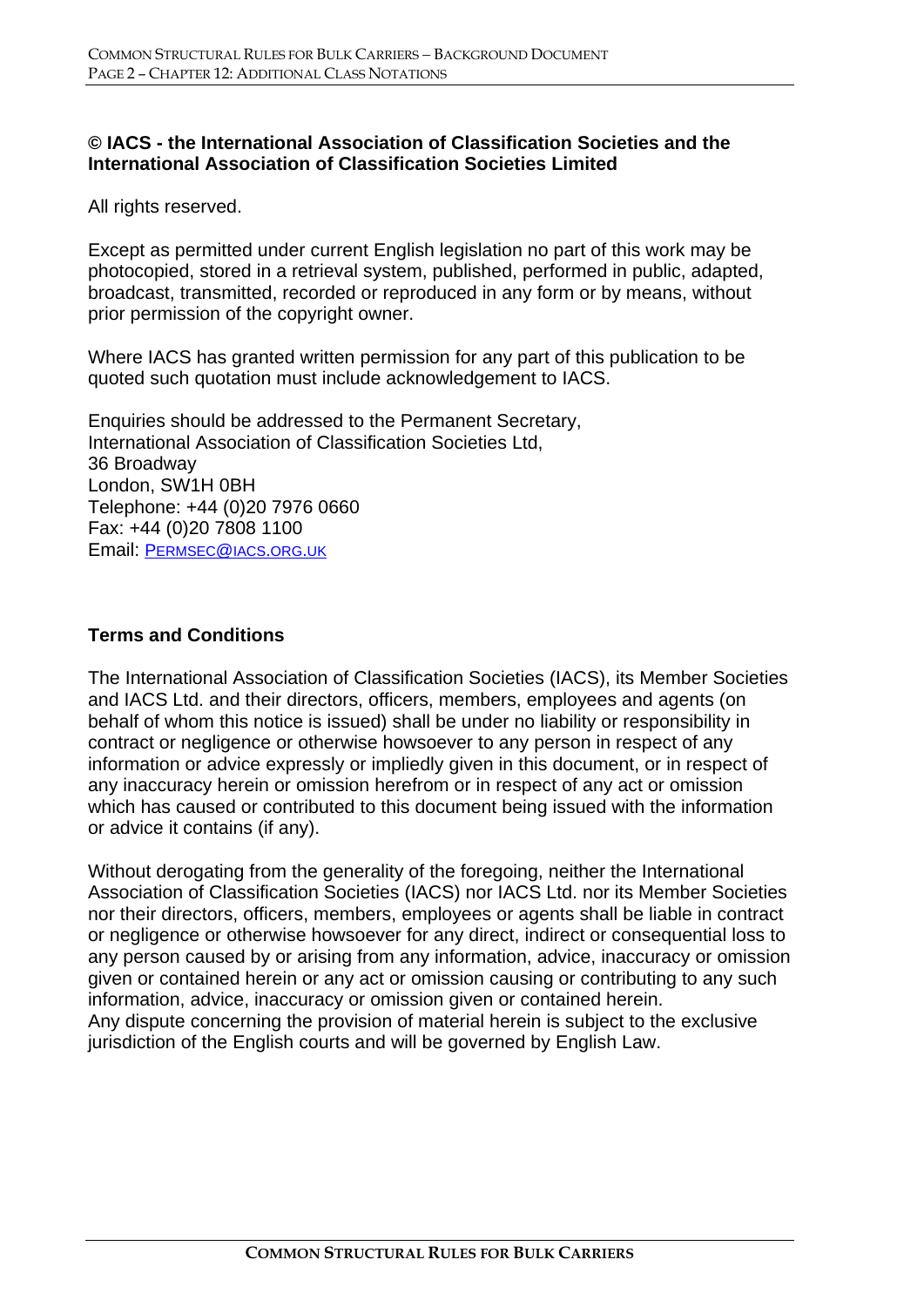#### **TABLE OF CONTENTS:**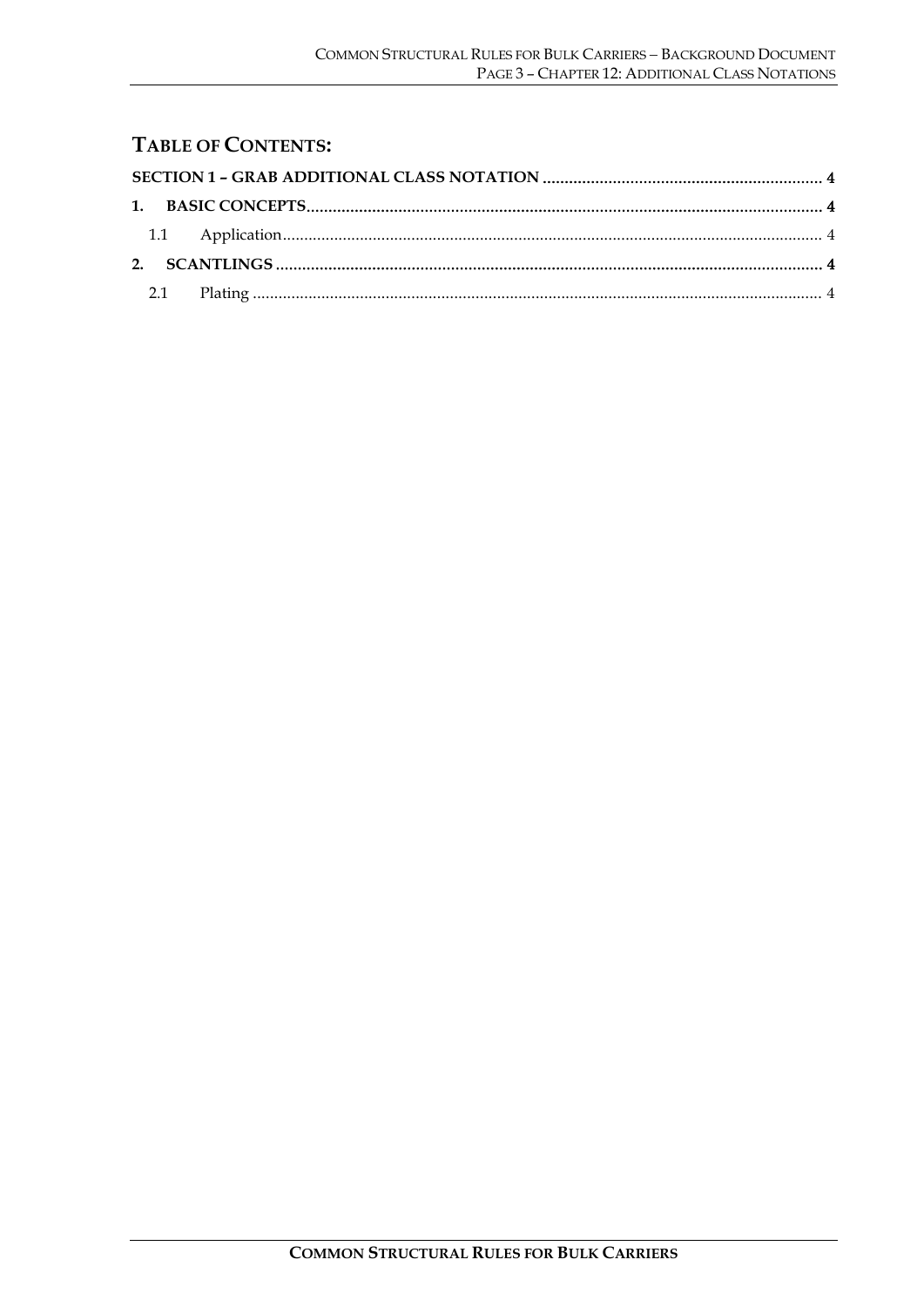### **SECTION 1 – GRAB ADDITIONAL CLASS NOTATION**

#### **1. BASIC CONCEPTS**

#### **1.1 Application**

#### **1.1.1**

1.1.1.a The regulations corresponding to Regulation 6.5.1, Chapter XII of the SOLAS Convention were set as Chapter 12. The regulation for additional class notation assigned when the strength requirements for grab impact loads are satisfied, has been added. To clearly denote the mass of the grab considered when assigning the additional class notation, the mass of the grab considered is affixed after "GRAB." This regulation is a mandatory requirement for BC-A and BC-B ships according to the SOLAS Convention, and optional for other kinds of ships. The minimum mass of the grab considered was taken as 20 tons considering the mass of grabs generally used in harbour facilities.

#### **1.1.2**

1.1.2.a It is considered that for this topic, no information in addition to that shown in the Rules is necessary to explain the background.

#### **2. SCANTLINGS**

#### **2.1 Plating**

#### **2.1.1**

2.1.1.a It is considered that for this topic, no information in addition to that shown in the Rules is necessary to explain the background.

#### **2.1.2**

2.1.2.a A simplified formula using grab mass, material used, and longitudinal spacing was given after studying regulations related to grabs of other classification societies and referring to LRS Rules as shown in Fig. 12.1.



Fig. 12.1 Required plating thickness versus grab weight